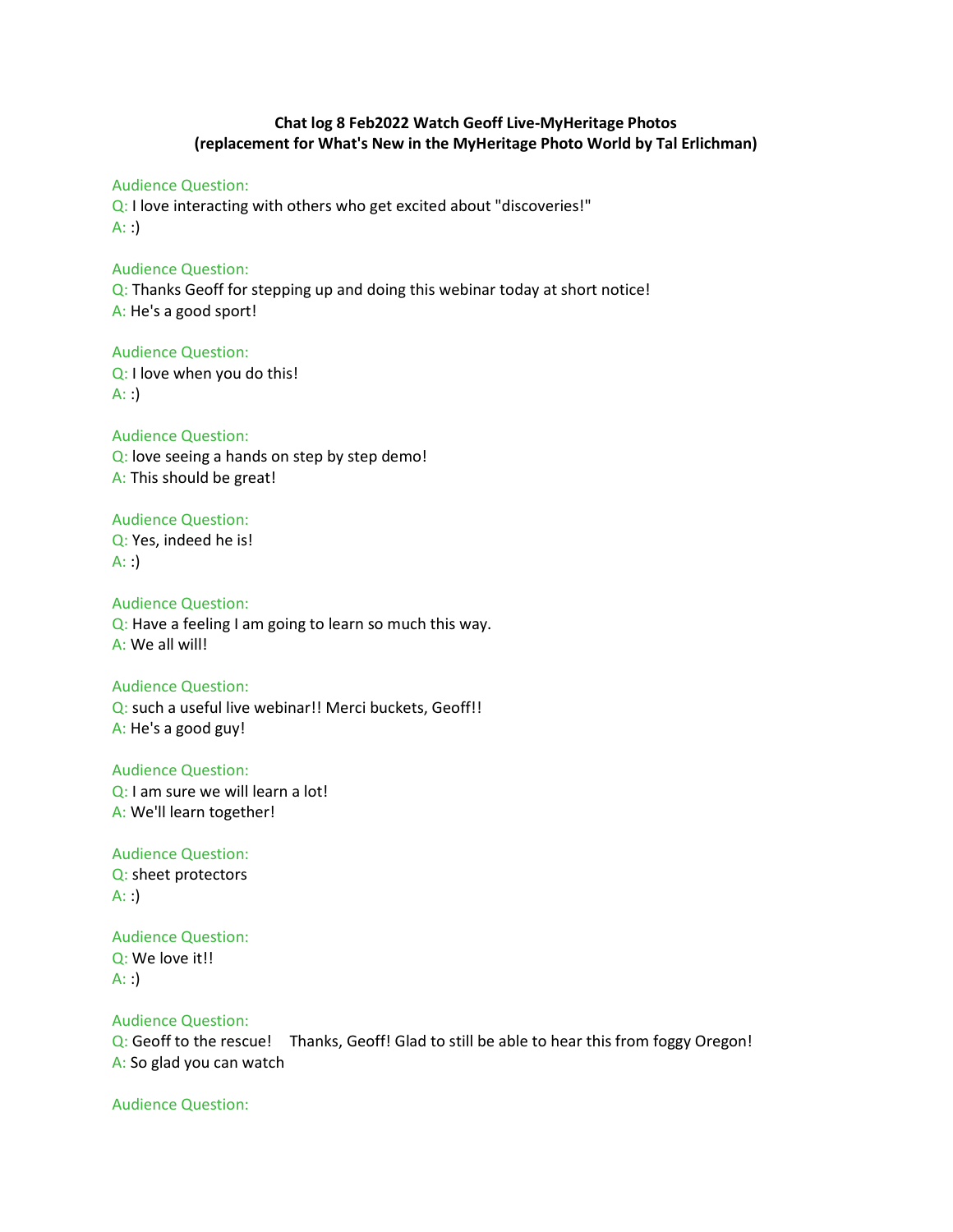Q: this is the way to learn 'how to' A: Indeed

#### Audience Question:

Q: We always learn alot from you! A: Me too

# Audience Question:

Q: That is SO cool that you have great-gramma's handwriting! A: That is great

#### Marian Pierre-Louis (to All - Entire Audience): 2:06 PM: Photoshop Elements 2018 Audience Question:

Q: If only more grandmothers would write on or near the pictures!!!!!! A: Grandmothers and everyone!

### Audience Question:

Q: Is there a webinar on Photoshop Elements? A: Yes! Here's the Photoshop Elements category in the Legacy Library https://familytreewebinars.com/webinar-library/?category=software&subcategory=pse

### Audience Question:

Q: I use window Paint 3D to do my crop the pictures. A: There are lots of good options.

### Audience Question:

Q: I usually include the names, etc. in my initial crop so I have the original identifications and handwriting. A: Good idea

#### Audience Question:

 $Q: I$  got all of my husbands baby and family photos from his mothers collection after she died and she had them all labeled. They were all loose so I made a scrapbook of them and labeled them the way she had them labeled for my husband.

A: Great project

### Audience Question:

Q: Can you put the handwriting in there too? A: You can if you want to

### Audience Question:

Q: I lived in Aalborg for five years! A: Cool!

### Audience Question:

Q: If you input a date do not use the date of the day you are doing it, as it will cmae back later as a problem.

A: You mean vs. the date the photo was taken?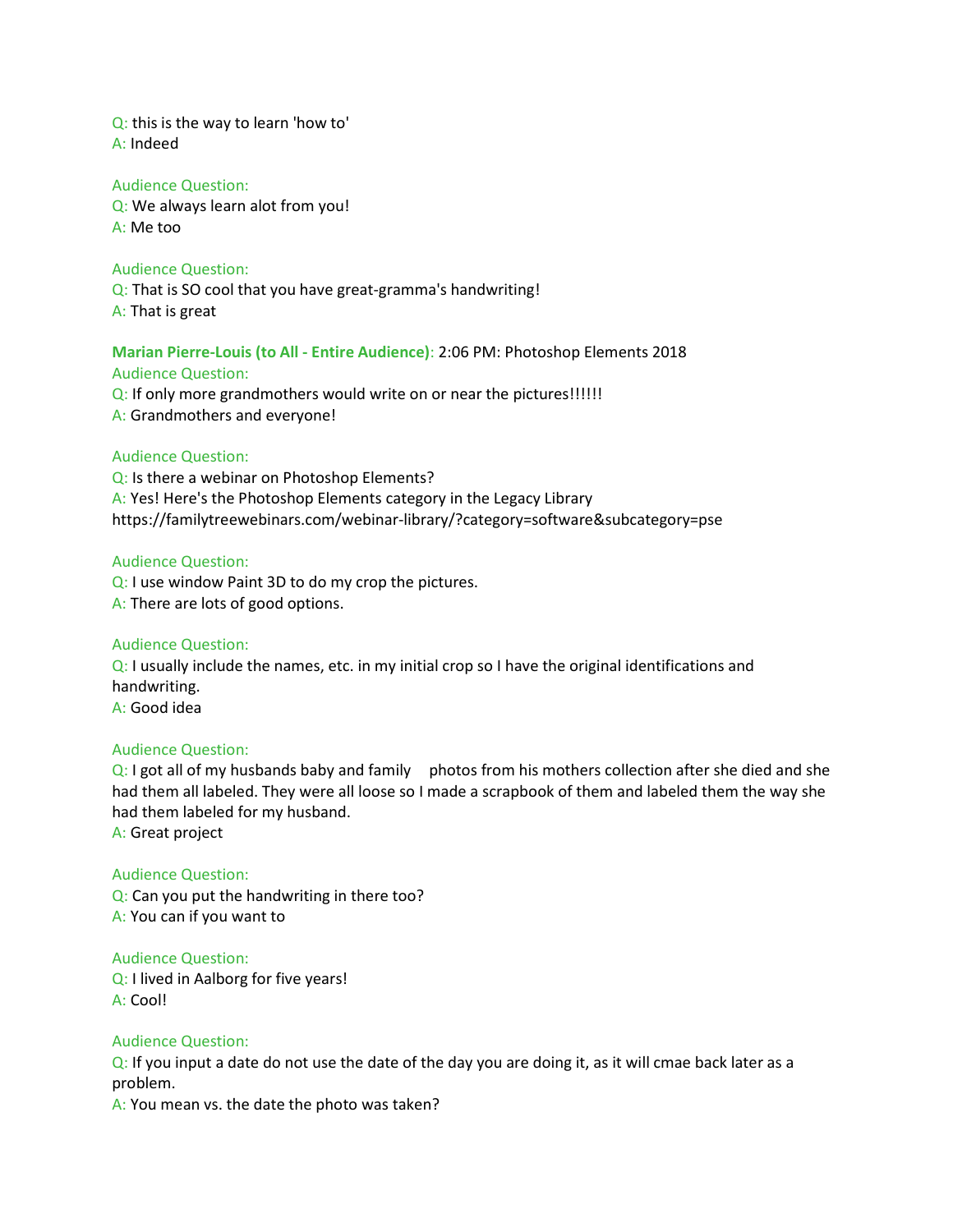Audience Question: Q: WOW  $A:$ :

Audience Question: Q: Magic repair!!  $A:$ :

# Audience Question:

Q: amazing!!!!  $A:$ :

Audience Question: Q: Fantastic!  $A: :$ 

#### Audience Question:

Q: Yes, you need about when it was taken, or it will come back later saying picture was taken after their death.

A: Ok that is good to know.

# Audience Question:

Q: Much easier than PhotoShop! A: For sure!

#### Audience Question:

 $Q$ : The only picture I have of my birth mother is scratched in a similar way. Can't wait to use. A: Wonderful

#### Audience Question:

Q: Okay - I have several photos that could definitely use more repair work on them!! A: Give it a try!

#### Audience Question:

Q: I have used these tools on many photos and love the photo features A: It's the easiest way to fix photos.

#### Audience Question:

Q: I am a bit late.....so this is a Watch Geoff Live? A: Our speaker got sick so it is a Watch Geoff Live but on the same topic as the scheduled webinar.

# Audience Question:

Q: Another new tool! A: I didn't know that was there!

Audience Question: Q: I love that tool to share with new connection.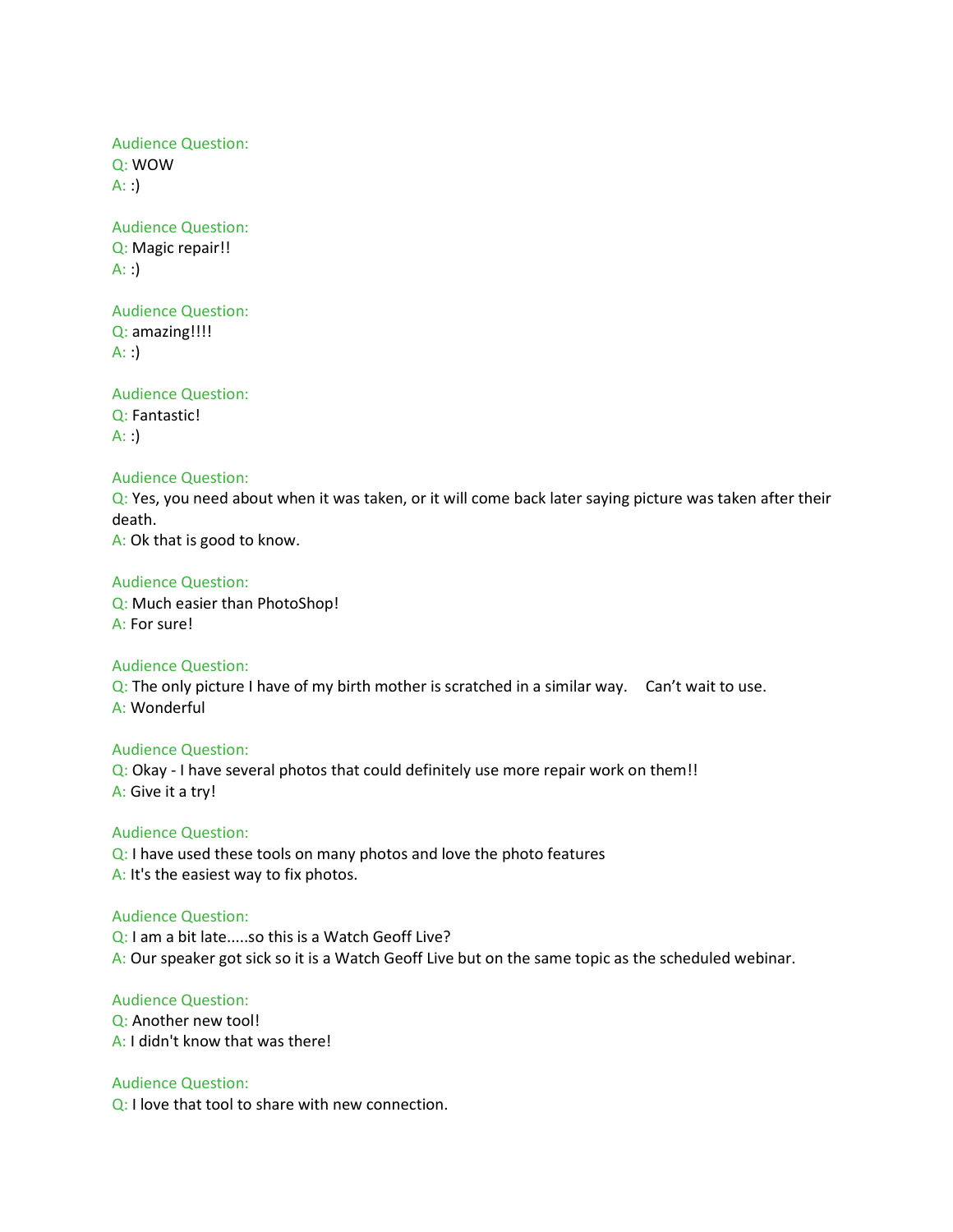A: Great idea

#### Audience Question:

Q: Oh what wonderful additional items for the photos! A: I agree

### Audience Question:

Q: I wish this seminar had been offered prior to last week's free trial! A: There are lots of MyHeritage webinars always available https://familytreewebinars.com/speaker/myheritage-webinars/

#### Audience Question:

Q: It really is a great tool so easy to navigate! A: Indeed

#### Audience Question:

 $Q:$  Be careful with the colorize. My mother had red hair and when I colorized her picture it was colorized as brown. A: Yes, it's not perfect.

#### Audience Question:

 $Q: I'm$  logged in, but mine doesn't show the repair for a prior picture. How do we get all the options to show?

A: I believe it only shows repair if it feels that there is an issue that needs to be repaired.

#### Audience Question:

Q: It didn't get rid of all of the scratches.... A: It won't work on all photos. It depends on the level of the damage.

#### Audience Question:

Q: It makes a graet gift for some family members. A: Agree! Family would be so happy to see these.

#### Audience Question:

Q: Now just imagine the changes with a properly scanned photo A: For sure

#### Audience Question:

Q: Yes TIFF is what we archivists use! A: Wisdome from the Archive Lady! :)

Audience Question: Q: All the cool kids use TIF A: lol

#### Audience Question:

Q: How is the PhotoMetaData stored? if I send MyHeritage photos to non-members can they read the PhotoMetaData?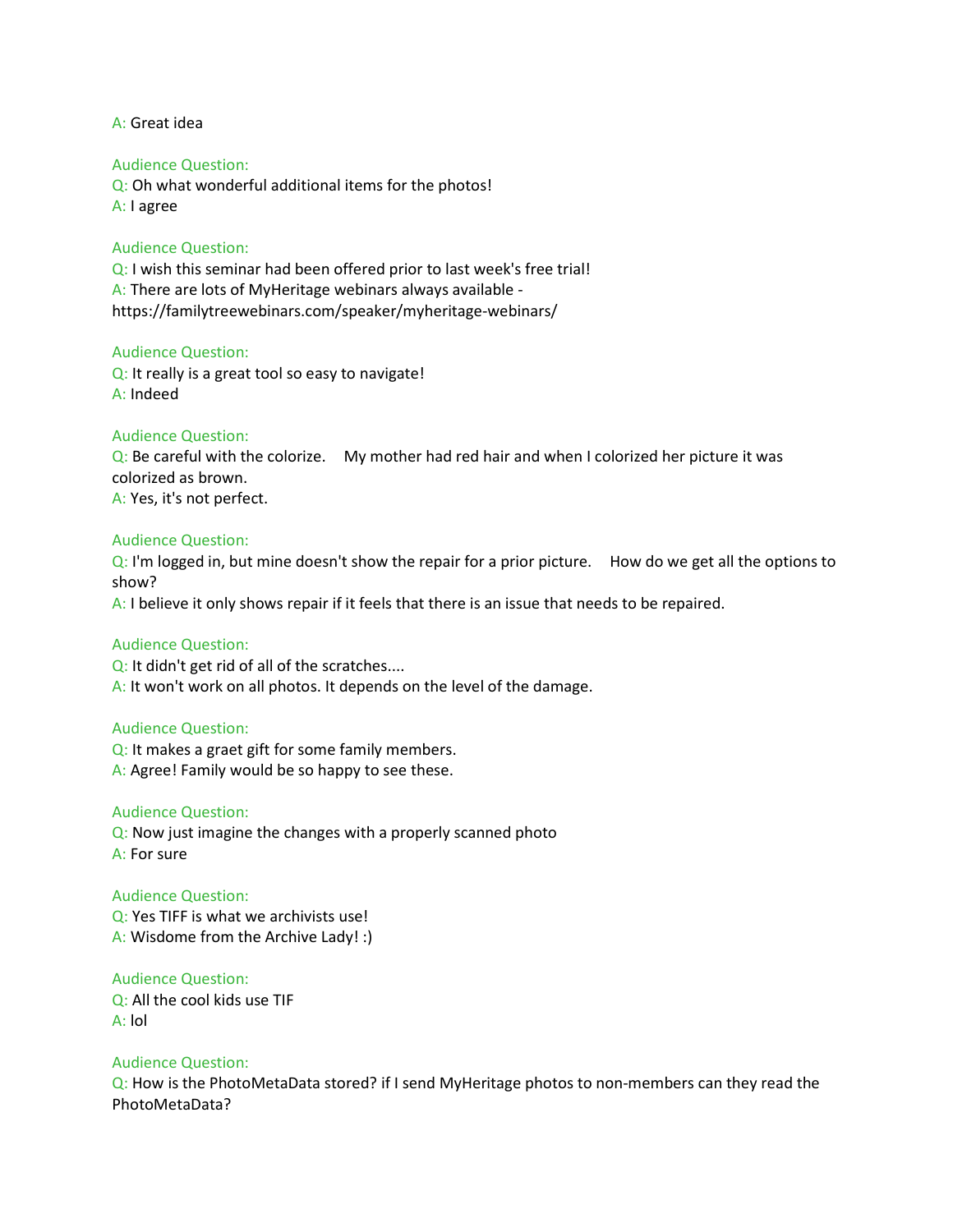A: I don't believe the meta data is stored in the image. The tagging and such is just functional on the MyHeritage site.

#### Audience Question:

Q: PNG is becoming an excellet replacement for Tiff. Better compression and no loss of quality. A: Interesting.

#### Audience Question:

Q: I have found if I in large the photo, I can pickup a beter view of one's face to render. A: Definitely the better quality the original then the better quality the results

Marian Pierre-Louis (to All - Entire Audience): 2:33 PM: If you are using the photo features with a free account you get a limited number of photos to change. Be aware that each animation you try takes away from the total of free images you can do.

#### Audience Question:

Q: Do you know why his eyes are asymmetrical?

A: If the image is poor quality or there are glasses on the original that are faint then the repair feature struggles to know what to do. So that can make the eyes look a bit wonky Though it does look like one of his eyes is slightly closed.

### Audience Question:

Q: got to leave, can i resume later? A: Yes, the replay will be available later.

#### Audience Question:

Q: Animation is fun when it's a person I never knew. Kinda freaked me out on my mom's photo and my maternal cousins weren't crazy about the idea when I sent them my paternal grandpa 'in motion'. A: Each person reacts differently

#### Audience Question:

Q: Marian Pierre-Louis, When membership paid is the old photos counted? A: If you have a paid membership you aren't limited to the free 10 photos (I'm not sure of the exact free version amount.)

### Audience Question:

Q: you can also save all photos back on your computer too. A: Definitely

#### Audience Question:

Q: Sometimes you can only access the repair option by clicking on the 3 dots near the photo setting wheel.

A: Good to know

### Audience Question:

Q: I never met my father. The one very old promo photo of him I have I enhanced, colorized and animated. As creepy as I find the animation tool in general in this instance I cried!! A: I can understand that!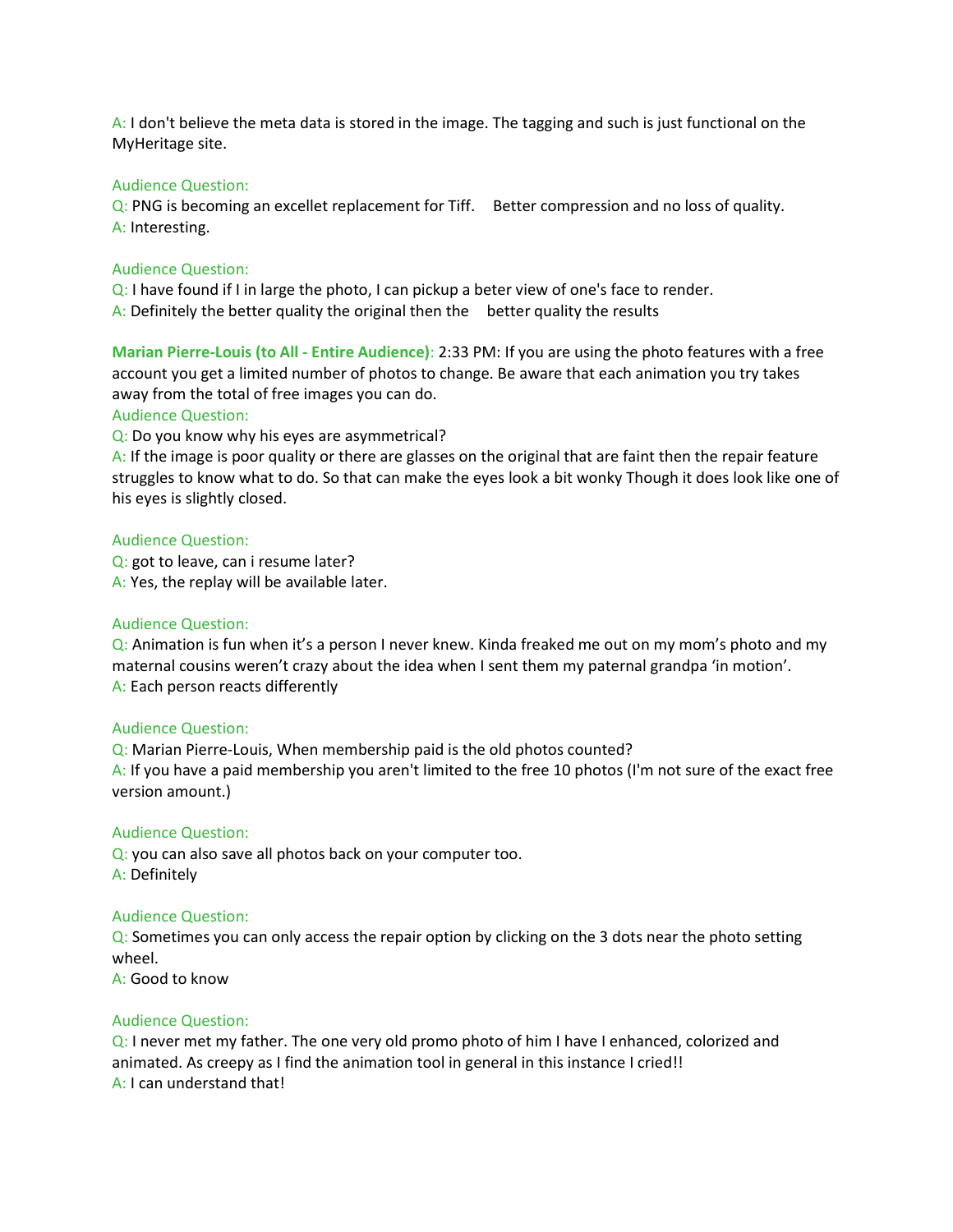#### Audience Question:

Q: Thank you. I have been doing all my photos on the My Heritage app on my phone and had no idea there is more on the My Hertiage site! A: Good to know there are more features on the desktop version

### Audience Question:

Q: This is great. I like this live, unscripted! A: Me too

### Audience Question:

Q: I Love Geoff's webinars. He does an extensive job of showing features and explaining things. A: He is really good live!

### Audience Question:

 $Q: I$  have struggled with changing profile pictures, thanks for explaining this! Thank you! Thank you! A: So glad that helped

### Audience Question:

Q: you might want to save the photo after every step if you want to have just the repaired or the repaired + enhanced photo and not just the finished repaired+enhanced+colorized version at the end A: Good idea

# Audience Question:

Q: Brilliant session Geoff.  $A:$ :

### Audience Question:

Q: When a photo is added, do you still own photo or does MyHeritage own it? A: You always retain ownership of your own photos.

#### Audience Question:

Q: You are doing a fantastic presentation A: He always does!

### Audience Question:

Q: I like learning as you go through the process of doing the steps...seems to stick with me more. A: Yes, it's very helpful

#### Audience Question:

Q: You have to watch the background color when you colorize. Affects how you might crop. A: Thanks

# Audience Question:

Q: That's the way i would have done it, b/c preserving the handwriting and photographer. A: Yes, helpful info

### Audience Question:

Q: Like a kid in a photo shop. LOL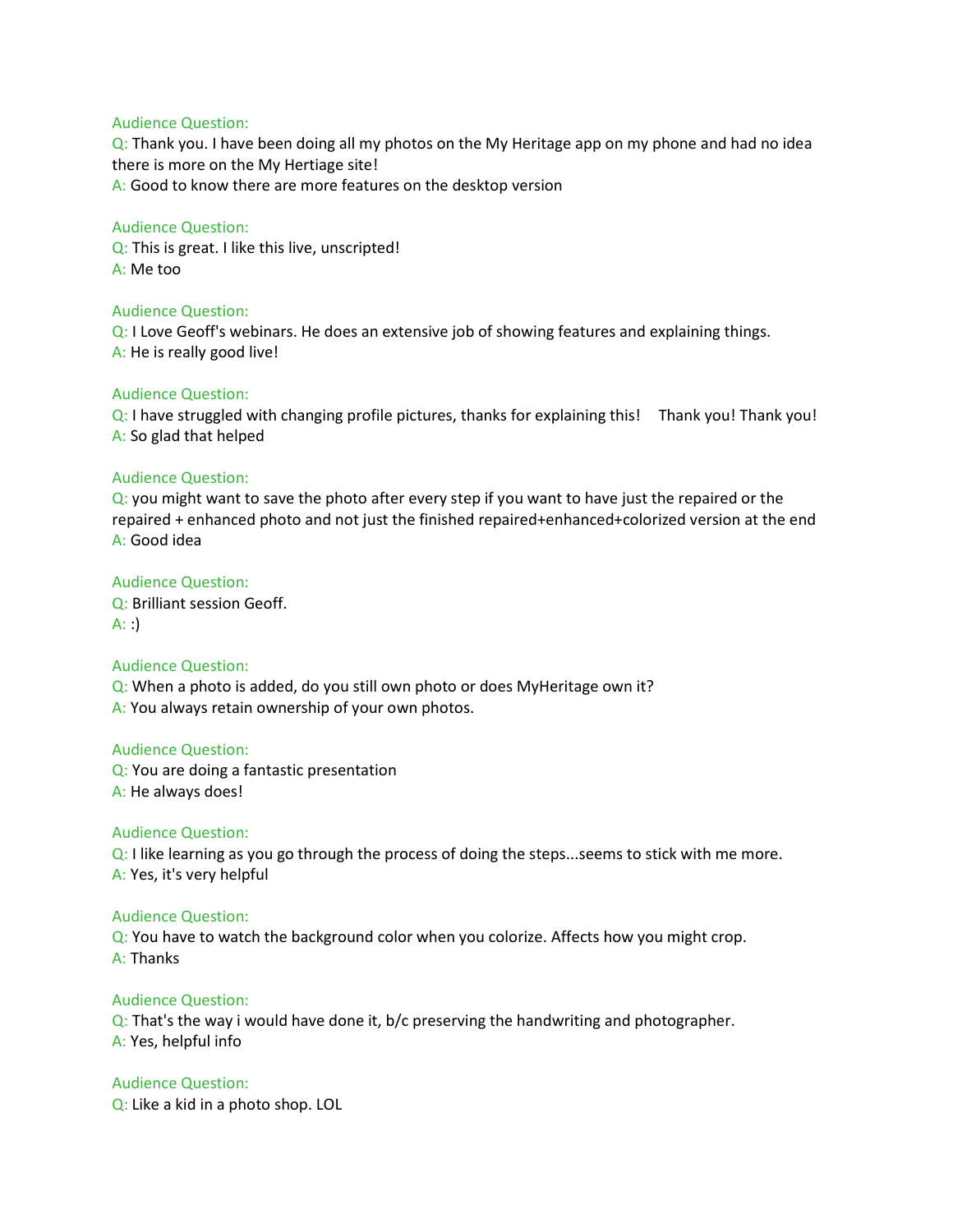#### A: Definitely!

#### Audience Question:

Q: I download a picture aftereach change, that way I have apicture of each change. A: Good idea

### Audience Question:

Q: Can you remove colourization if you don't like it? All I have been able to do is delete the enhanced photo and repair and enhance a 2nd time.

A: Yes, you can remove all the enhancements.

#### Audience Question:

Q: My question was can you remove just the colourization and not the enhancement? A: I think you have to start over and then only add the feature you want

### Audience Question:

 $Q$ : TIF (TIFF) has not compression so no loss of data that is why it is preferred for archival quality. You can always save as something else with less but never get back what you did not save A: thanks

### Audience Question:

Q: Do we know if tags already attached to uploaded photos show up here? A: No, I think you have to tag them on MyHeritage to work with the MyHeritage tree.

#### Audience Question:

Q: You can enhance documents too especially if they are blurred or damaged. A: great!

### Audience Question:

Q: As always Geoff another outstanding, outstanding presentation. A: He's an excellent presenter.

#### Audience Question:

Q: do you need a paid membership to do all this A: They give you about 10 photos or so for a free account. After that you would need a paid account.

#### Audience Question:

Q: how much if my hertiage? A: https://www.myheritage.com/pricing

#### Audience Question:

Q: Can I fix a photo in MyHeritage and then export it, in order to add it to my Legacy file? Thanks. A: Yes

### Audience Question:

Q: I pay the fee for MY Heritage is photo part of that? A: yes!